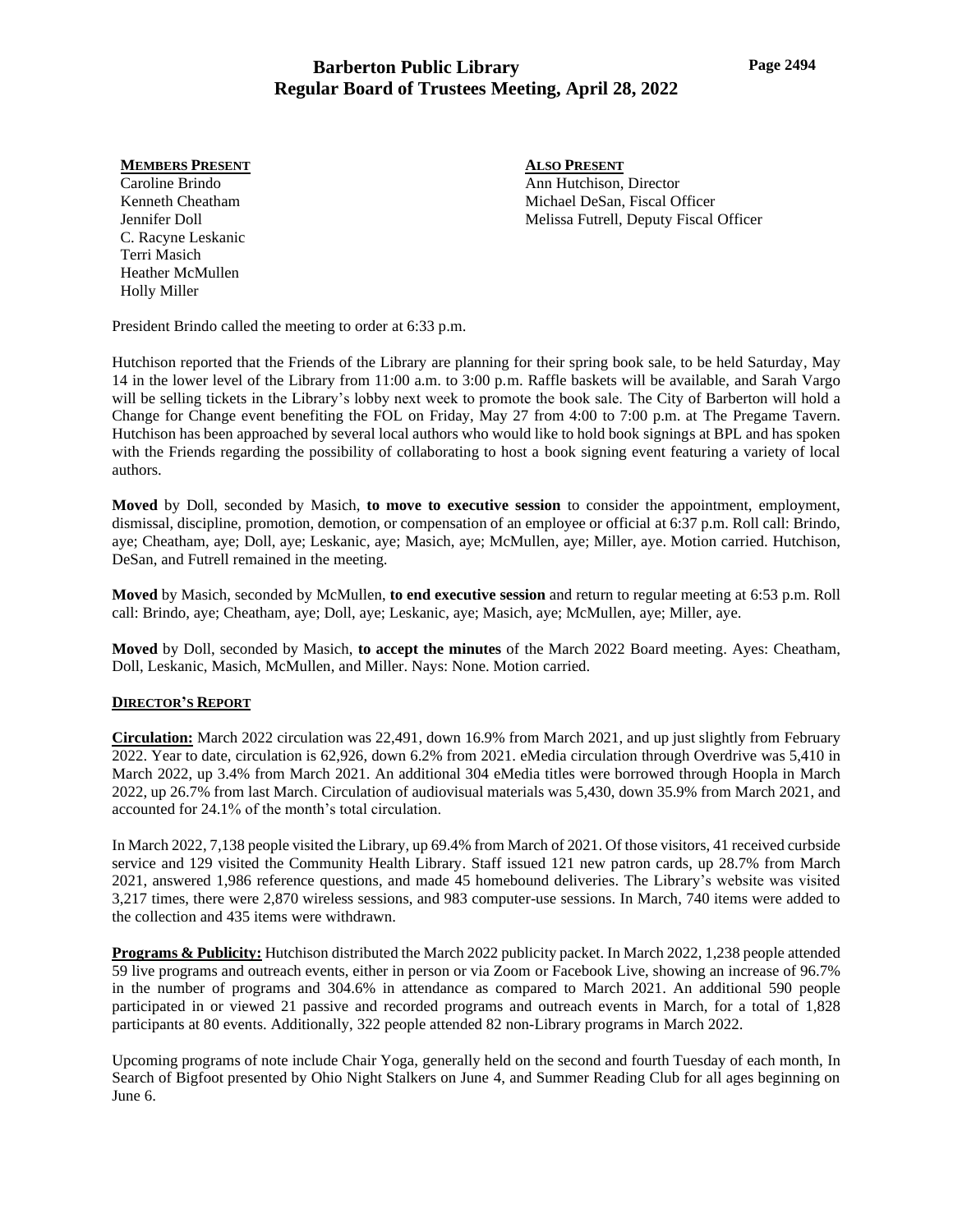## **Donations:**

Misty Fly - Screen magnifier Michele Hughes - 50 CDs & 125 DVDs Chris Klingelsmith - 60 DVDs NAACP - \$10.00

Carl Sauers - 150 books Anonymous - \$35.00, 1,289 books, 57 CDs, 892 DVDs, 1 game, & 132 slides

**Moved** by Masich, seconded by Leskanic, **to accept the donations**. Ayes: Doll, Cheatham, Leskanic, Masich, McMullen, and Miller. Nays: None. Motion carried.

**Other:** Hutchison presented the Board with several hiring recommendations.

**RESOLUTION 12-2022** – **Moved** by Masich, seconded by Doll, **to hire Lori Cochran** as a full-time Librarian in the Children's Services Department, regularly scheduled 35 hours per week at \$18.11 per hour, effective April 18, 2022. Ayes: Cheatham, Doll, Leskanic, Masich, McMullen, and Miller. Nays: None. Resolution adopted.

**RESOLUTION 13-2022** – **Moved** by Doll, seconded by Leskanic, **to hire Gretchen Quinn** as full-time Manager in the Reference Services Department, regularly scheduled 35 hours per week at \$26.00 per hour, effective May 9, 2022. Ayes: Cheatham, Doll, Leskanic, Masich, McMullen, and Miller. Nays: None. Resolution adopted.

Hutchison informed the Board that staff in the Customer Service Department have completed Passport Acceptance Agent training, and that passport services will become available for customers starting June 1, 2022. For each passport application, BPL will receive \$35.00 and will also generate revenue from passport photos, the cost of which has yet to be determined.

Hutchison reminded the Board that the Library has not been charging fees for overdue materials since March 2020 as a courtesy to customers during the pandemic. Once the Library begins generating revenue from passport services, she hopes to eliminate overdue fees permanently. Customers would still be responsible for replacement costs for lost or damaged materials.

Hutchison informed the Board that she is a member of the stakeholder's group for Heritage Ohio's Downtown Assessment Resource Team (DART), which is working to develop a downtown revitalization program. A community focus group was held on Tuesday, April 26, and the stakeholders met the following morning at BPL to review the feedback from the session. Next steps will include forming a board and committees to create work plans and assign tasks to community volunteers.

The City of Barberton, in conjunction with Summit Count Public Health, is creating an Active Transportation Plan for the community. Hutchison has been invited to serve on the Steering Committee for the plan. Responsibilities will include attending at least three meetings in 2022, reviewing draft content and proposals for the plan, and helping inform the community of the Active Transportation Plan.

Brindo thanked Hutchison for her involvement in community projects and dedication to ensuring that the Library has a presence throughout the community whenever possible.

**Mission Moment**: Hutchison shared that last month while Public Relations Associate Maggie Rose was helping cover the Reference Desk, she took a phone call from a patron who needed help finding somewhere to buy a dictionary. The customer wanted one of her own, rather than to borrow one from the Library, so that she could look up words as she reads to help her better understand the meaning of the text. Rose was asked to check to see if anything was available at local dollar stores, but was unable to find anything online, so she gave the customer phone numbers for several stores. The patron called back after a short time, as the stores she contacted did not sell dictionaries. Rose checked the Friends' Room for a dictionary to give to the customer but couldn't find one and decided that she would purchase one herself to give to the patron. Technical Services Assistant Carie Stansky-Hunter overheard her talking about her plans and offered a large-print dictionary that she had been planning to donate to the FOL, which Rose mailed to the patron. The following week, the Library received a call from the grateful customer, who had just received the dictionary and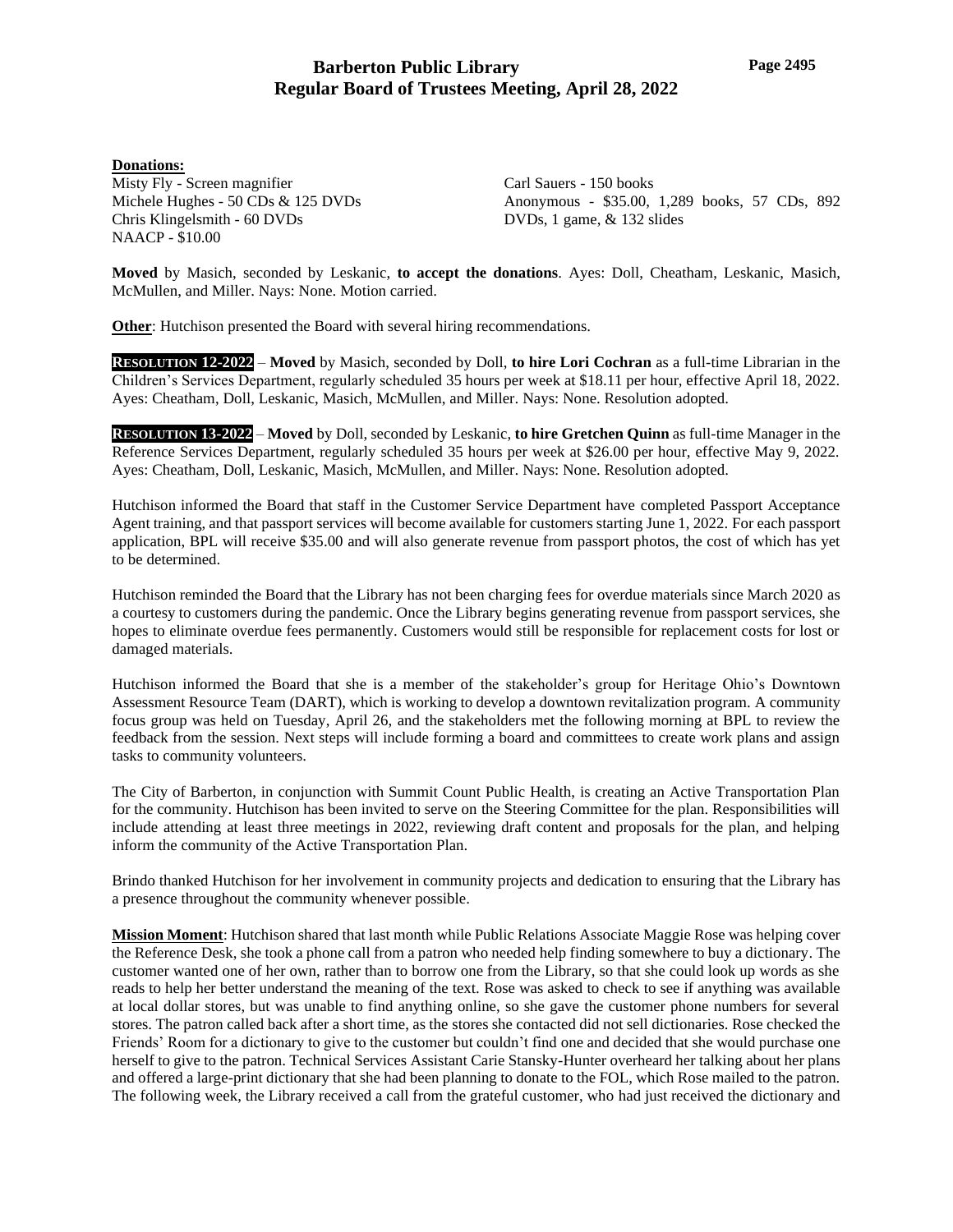was delighted that it was large print, saying "this is exactly what I needed! Thank you so much. Now I can read my books."

### **FISCAL OFFICER'S REPORT**

The Public Library Fund tax distribution for the month of April 2022 for the Barberton Public Library was \$79,260.01.

DeSan reviewed the financial reports, bank reconciliations, reappropriations, and bills paid for the month of March 2022.

**Moved** by Masich, seconded by Leskanic, **to accept the financial report, bank reconciliations, reappropriations, and bills** paid for the month of March 2022. Ayes: Cheatham, Doll, Leskanic, Masich, McMullen, and Miller. Nays: None. Motion carried.

### **COMMITTEE REPORTS**

### **Finance and Audit Committee**: No meeting held.

**Personnel Committee**: **Moved** by Doll, seconded by Masich, **to move to executive session** to consider the appointment, employment, dismissal, discipline, promotion, demotion, or compensation of an employee or official at 7:20 p.m. Roll call: Brindo, aye; Cheatham, aye; Doll, aye; Leskanic, aye; Masich, aye; McMullen, aye; Miller, aye. Motion carried. Hutchison remained in the meeting.

Hutchison left the meeting at 7:32 p.m. and Futrell entered. Futrell left the meeting at 7:37 p.m. and DeSan entered. DeSan left the meeting at 7:49 p.m.

**Moved** by Doll, seconded by Masich, **to end executive session** and return to regular meeting at 7:54 p.m. Roll call: Brindo, aye; Cheatham, aye; Doll, aye; Leskanic, aye; Masich, aye; McMullen, aye; Miller, aye. Motion carried. Hutchison, DeSan, and Futrell returned to the meeting.

**Building and Equipment Committee**: No meeting held.

**Summit County Library Trustees Council**: No meeting held.

### **COMMUNICATIONS AND CORRESPONDENCE**

**OLC Legislative Update:** Hutchison distributed OLC membership cards to the Board members.

Hutchison and Brindo attended OLC's annual Legislative Day on Wednesday, April 6 in Columbus, Ohio. The day included a presentation by Ohio's First Lady Fran DeWine on the Governor's Imagination Library and meetings with Legislative Aides, and Hutchison was able to attend a House session.

Hutchison shared that OLC's Northeast Ohio Trustee Dinner will be held on May 12, 2022 at 6:00 p.m. at the Holiday Inn in Independence. The event will focus on future challenges and opportunities for Ohio's public libraries and will feature guest speaker State Senator Matt Dolan. Board members who would like to attend should notify Hutchison before next Tuesday, May 3.

Hutchison informed the Board that House Bill 327, which would prohibit schools, universities, state agencies, and political subdivisions, including public libraries, from teaching, promoting, and offering instruction or training on certain divisive topics, has not yet received a hearing in the Ohio House State and Local Government Committee. Library directors and trustees are encouraged to contact their local representatives to inform them of the detrimental impact this proposed legislation would have on public libraries.